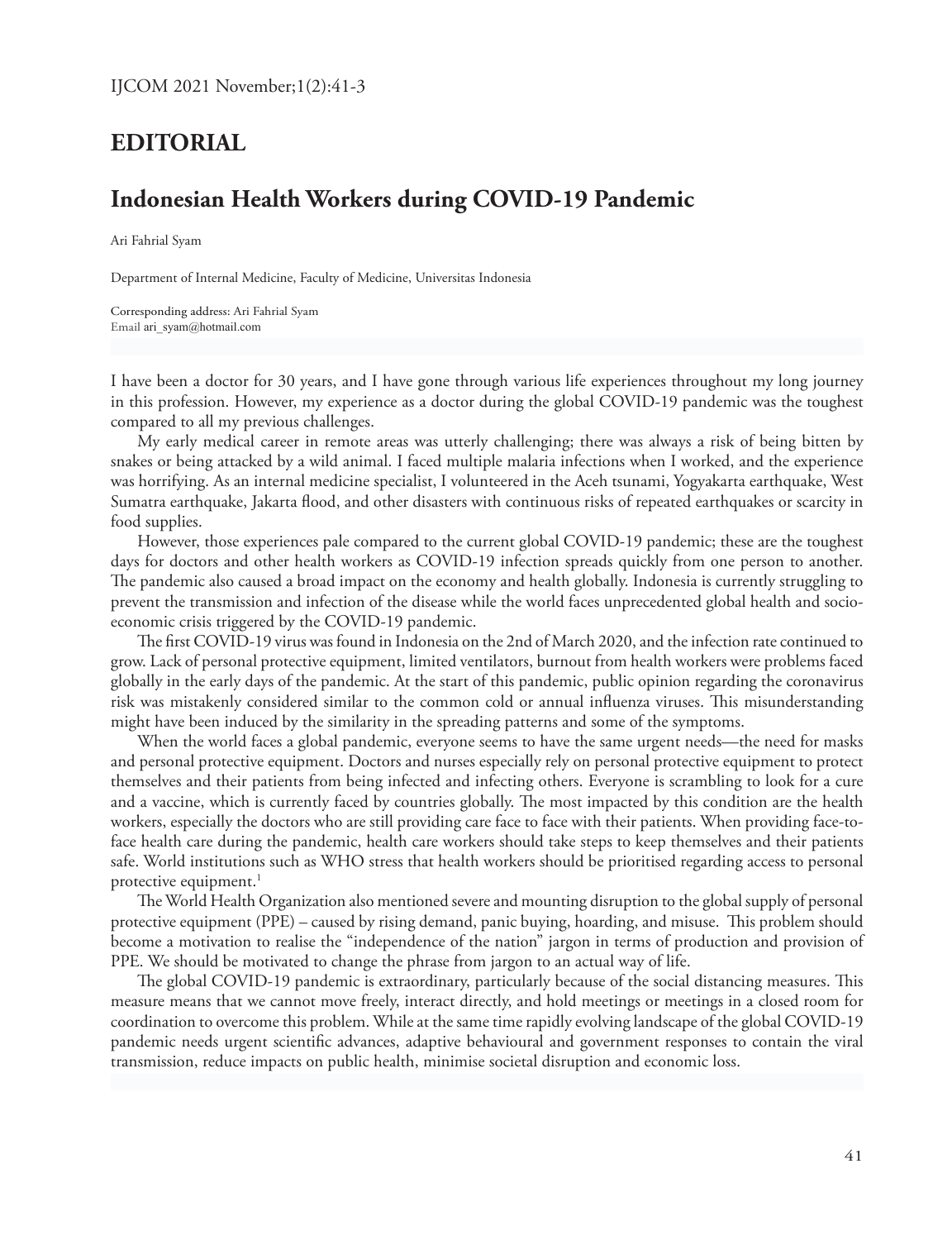At the same time, it is hard to implement these social distancing measures in a clinical setting. Health workers can be infected directly from patients being served, both in polyclinics and in inpatient conditions. I have predicted that the current direct contact transmission model will make health workers victims of the pandemic. The Indonesian Doctors Association reported that the number of doctors who died in Indonesia was one of the highest in the world. A total of 114 doctors died from July 1st - 17th, and it accounts for more than 20% of the 545 total COVID related death in doctors since the pandemic.<sup>2</sup>

The condition worsens due to undermining the mental health of the health workers, especially with negative accusations against them followed by the social stigma that appears in the community to health workers. One of the high cases of COVID-19 related problems in Indonesian health care workers is burnout or work fatigue. A study conducted by the Department of Community Medicine, Faculty of Medicine, University of Indonesia (FKUI) found that 83% of health workers experience moderate to severe burnout due to stressors and conflicts at work, such as emotional exhaustion and loss of empathy, and reduced self-confidence.<sup>3</sup>

Burnout in health workers causes physical and emotional fatigue; it is a condition of a long-term affective state and is an outcome of cumulative and chronic exposure to stress, particularly work stress. Burnout was especially evident in hospitals with limited availability of medical staff. Mental burdens are higher because they face more patients infected by the coronavirus, followed by the trauma of witnessing deaths among patients. These conditions may weaken the immune system, increasing vulnerability to COVID-19 and higher risk of severe symptoms that can cause death. When talking out of context of the pandemic, burnout can also be associated with various other diseases, including IBS.<sup>4</sup> Burnout was associated with a 2.41-fold elevated prevalence of IBS after adjusting for potential confounding variables, including job strain.<sup>5</sup>

Other studies reported that health workers treating COVID-19 patients experience significantly higher depressive symptoms and burnout than others. The percentage of health care workers experiencing anxiety was also higher despite insignificant differences in the chance for it to raise. Anxiety can increase as a consequence of pandemic conditions, not just because of managing the disease. Overall this shows that health workers in contact with COVID-19 patients have a higher risk of psychological trauma from work.<sup>6</sup>

In addition to burnout, several other factors (often neglected) cause the high mortality rate in health workers; these include comorbidities, workload factors, and age (with average death occurring in 45 years old). Lack of personal protective equipment had also contributed to the death of health workers at the start of the pandemic.

The government must pay full attention to the high death rate of doctors due to COVID-19. Steps can be taken by continuing to keep the COVID-19 cases from increasing again. The difficult period at the beginning of the pandemic, which repeated during the second wave of June-July 2021, should not happen again. Because once again, its dire consequences will impact health workers the most. It took many years and effort to create one doctor, from initial education to specialist and consultant. Hopefully, Indonesia will not enter the third wave of the pandemic.

On another note, there are also ongoing efforts done by the government to improve the fate of health workers; this includes incentives (even though at the beginning, the process was a bit sluggish) and priority for COVID vaccination. Currently, most of our health workers have received the third booster vaccine. Various facilities and infrastructure were also provided so that doctors could work peacefully. Procurement of masks, personal protective equipment, and hand sanitisers continue to improve, and scarcity has been managed. The Indonesian people have finally learned that national independence is important, including producing their own personal protective equipment. In some circumstances, health workers are assisted by the advancement of high information technology. Consultations with patients can be done online to reduce face-to-face contact with patients, followed by the new telemedicine trend.

Indonesia is currently one of the countries that have succeeded in controlling the pandemic, proven by the number of new cases that had been controlled. Inpatient wards at the hospital previously used to treat COVID-19 patients have also been reverted to being a regular patient room. This condition had somewhat relaxed doctors even though they remain vigilant and strictly screen patients for medical treatment. Doctors must be consistent in maintaining health protocols and continue to use proportional personal protective equipment. This condition will provide an opportunity for doctors and health workers to work in peace. We must unite, understand each other, stay positive; we can only beat this virus together.